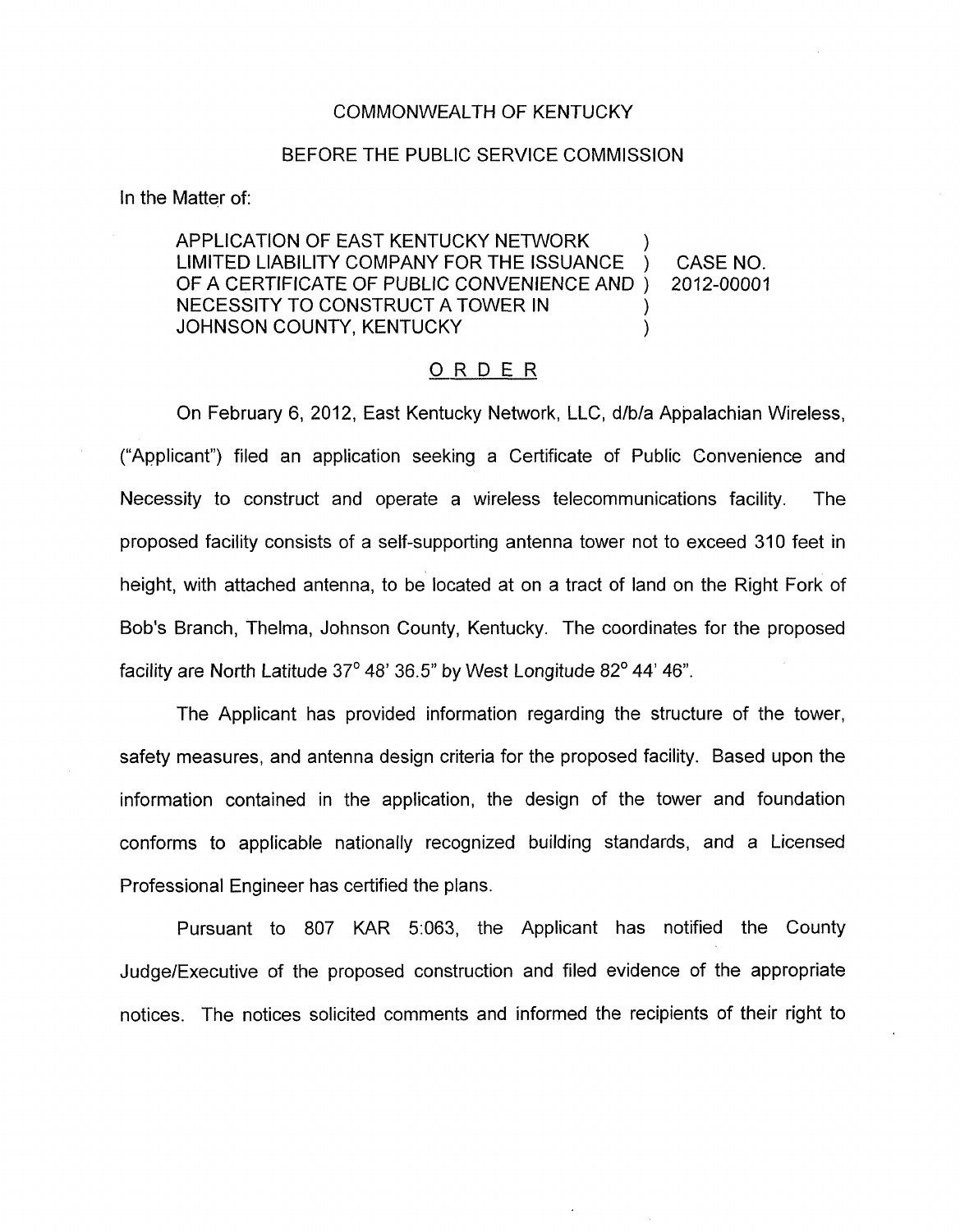request intervention. To date, no public comments have been filed with the , Commission.

The Applicant has filed applications with the Federal Aviation Administration (''FAA") and the Kentucky Airport Zoning Commission (''KAZC") seeking approval for the construction and operation of the proposed facility. Both decisions are pending.

The Commission, having considered the evidence of record and being otherwise sufficiently advised, finds that the Applicant has demonstrated that a facility is necessary to provide adequate utility service and that, therefore, a Certificate of Public Convenience and Necessity to construct the proposed facility should be granted.

Pursuant to KRS 278.280, the Commission is required to determine proper practices to be observed when it finds, upon complaint or on its own motion, that the facilities of any utility subject to its jurisdiction are unreasonable, unsafe, improper, or insufficient. To assist the Commission in its efforts to comply with this mandate, the Applicant should notify the Commission if it does not use this antenna tower to provide service in the manner set out in its application and this Order. Upon receipt of such notice, the Commission may, on its own motion, institute proceedings to consider the proper practices, including removal of the unused antenna tower, which should be observed by the Applicant.

IT IS THEREFORE ORDERED that:

1. The Applicant is granted a Certificate of Public Convenience and Necessity to construct a wireless telecommunications facility. The proposed facility consists of a self-supporting antenna tower not to exceed 310 feet in height, with attached antenna, and is to be located at on a tract of land on the Right Fork of Bob's Branch, Thelma,

-2- Case No. 2012-00001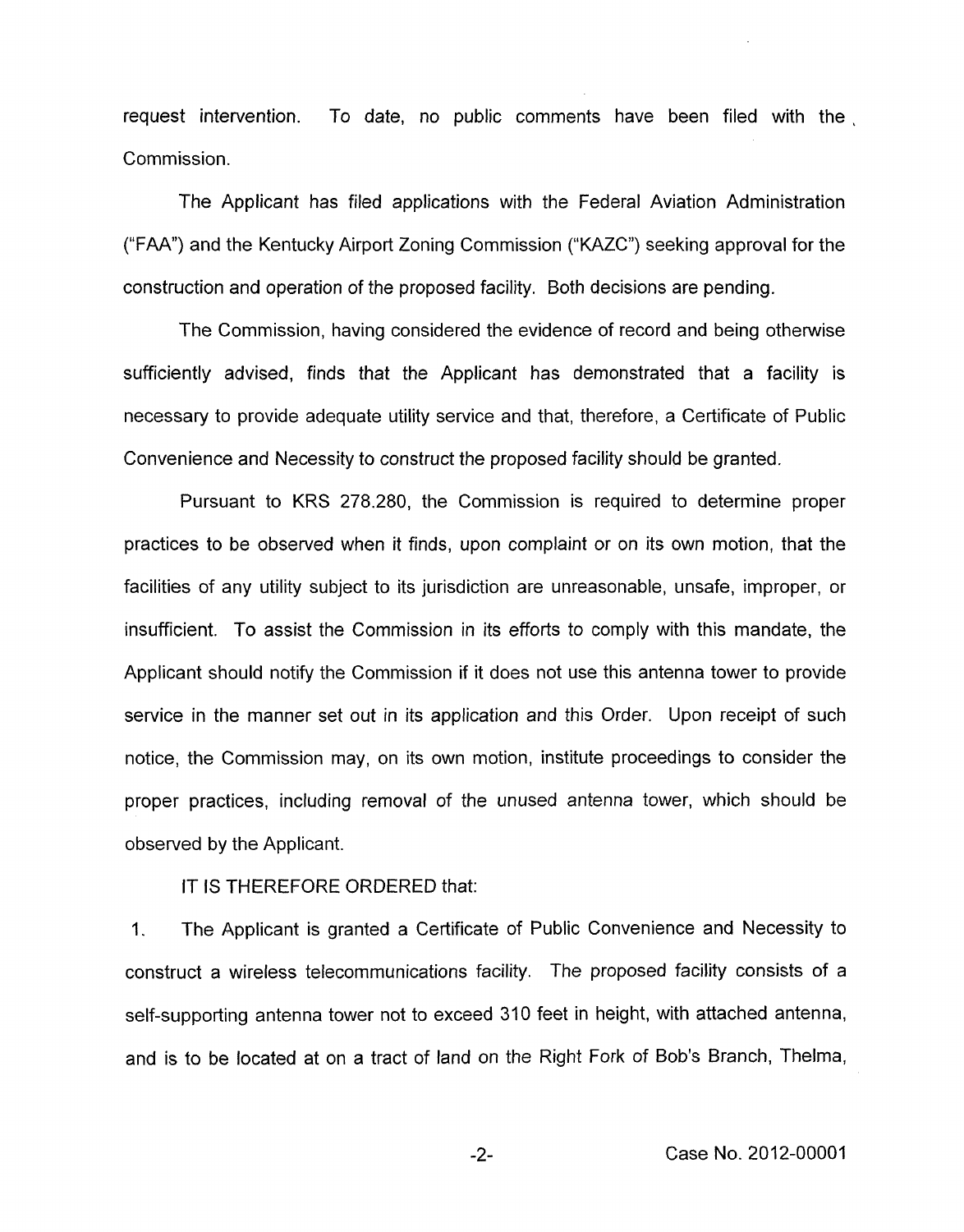Johnson County. The coordinates for the proposed facility are North Latitude 37° 48' 36.5" by West Longitude  $82^{\circ}$  44' 46".

2. The Applicant shall file a copy of the final decisions regarding the pending FAA and KAZC applications for the proposed construction within 10 days of receiving the decisions.

**3.** The Applicant shall immediately notify the Commission in writing if, after the antenna tower is built and utility service is commenced, the tower is not used for a period of three months in the manner authorized by this Order.

4. Any documents filed in the future pursuant to ordering paragraph two herein shall reference this case number and shall be retained in the utility's general correspondence files.

By the Commission



**ATTEST** Executive Director

Case No. 2012-00001